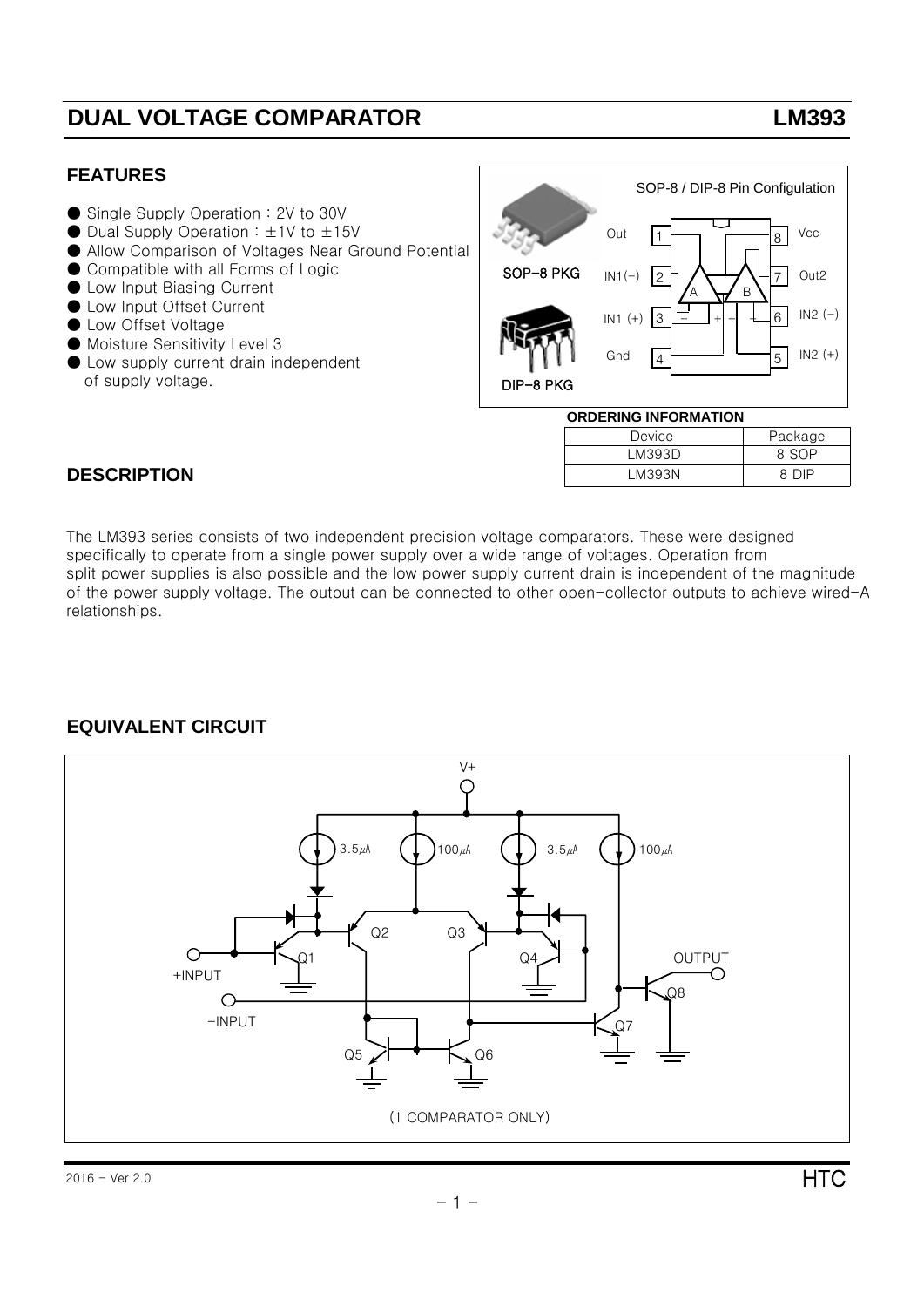### **ABSOLUTE MAXIMUM RATINGS**

| <b>CHARACTERISTIC</b>       | <b>SYMBOL</b>    | <b>VALUE</b>        | <b>UNIT</b> |
|-----------------------------|------------------|---------------------|-------------|
| Power Supply Voltage        | $V_{CC}$         | $±17$ or 34         |             |
| Differential Input Voltage  | $V_{I(DIFF)}$    | 34                  |             |
| Input Voltage               |                  | $-0.3$ to $+34$     |             |
| Output Short Circuit to GND |                  | Continuous          |             |
| Power Dissipation           | $P_{D}$          | 570                 | mW          |
| Operating Temperature Range | l <sub>OPR</sub> | $0 \rightarrow +70$ | °C.         |
| Storage Temperature Range   | l stG            | $-65$ to $+150$     | °C.         |

#### Electrical characterisitics at specified free-air temperature, V<sub>cc</sub>=5V(unless otherwise noted)

|                                                                 | <b>TEST CONDITIONS*</b>                                        |                | LM393          |            |                |             |        |
|-----------------------------------------------------------------|----------------------------------------------------------------|----------------|----------------|------------|----------------|-------------|--------|
| PARAMETER                                                       |                                                                |                | <b>MIN</b>     | <b>TYP</b> | <b>MAX</b>     | <b>UNIT</b> |        |
| $V_{10}$                                                        | $V_{CC} = 5V$ to 30V                                           |                | $25^{\circ}$ C |            | $\overline{c}$ | 5           |        |
| $V_{IC} = V_{ICR}$ MIN,<br>Input Offset Voltage<br>$V_0 = 1.4V$ |                                                                |                | Full Range     |            |                | 9           | mV     |
| $I_{10}$                                                        | $V_0 = 1.4V$                                                   |                | $25^{\circ}$ C |            | 5              | 50          | nA     |
| Input Offset Current                                            |                                                                |                | Full Range     |            |                | 150         |        |
| $I_{IB}$                                                        |                                                                | $V_0 = 1.4V$   | $25^{\circ}$ C |            | $-25$          | $-250$      | nA     |
| Input Bias Current                                              |                                                                |                | Full Range     |            |                | $-400$      |        |
| $V_{ICR}$                                                       |                                                                |                | $25^{\circ}$ C | $\Omega$   |                | $VCC-1.5$   |        |
| Common-Mode Input Voltage                                       |                                                                |                | Full Range     | $\Omega$   |                | $VCC-2.0$   | $\vee$ |
| Range**                                                         |                                                                |                |                |            |                |             |        |
| A <sub>VD</sub><br>$V_{CC} = 15V$ ,                             |                                                                |                | $25^{\circ}$ C | 50         | 200            |             |        |
| Large-Signal Differential                                       | $V_0 = 1.4V$ to 11.4V,                                         |                |                |            |                |             | V/mV   |
| Voltage Amplification                                           | $R_1 \ge 15k\Omega$ to $V_{CC}$                                |                |                |            |                |             |        |
| $I_{OH}$                                                        | $V_{OH} = 5V$ , $V_{ID} = 1V$                                  |                | $25^{\circ}$ C |            | 0.1            | 50          | nA     |
| High-Level Output Current                                       | $V_{OH} = 30V, V_{ID} = 1V$                                    |                | Full Range     |            |                |             | μA     |
| $V_{OL}$                                                        | $I_{\text{O}} = 4 \text{ mA}$ , $V_{\text{ID}} = -1 \text{ V}$ |                | $25^{\circ}$ C |            | 150            | 400         | mV     |
| Low-Level Output Voltage                                        |                                                                |                | Full Range     |            |                | 700         |        |
| $I_{OL}$                                                        | $V_{\text{O}}$ = 1.5V, $V_{\text{ID}}$ = -1V                   |                | $25^{\circ}$ C | 6          |                |             | mA     |
| Low-Level Output Current                                        |                                                                |                |                |            |                |             |        |
| $I_{\rm CC}$                                                    | $RL = \infty$                                                  | $V_{CC} = 5V$  | $25^{\circ}$ C |            | 0.8            |             | mA     |
| <b>Supply Current</b>                                           |                                                                | $V_{CC} = 30V$ | Full Range     |            |                | 2.5         |        |

\* Full range (MIN to MAX), for LM393 is 0℃ to 70℃. All characteristics are measured with zero common-mode input voltage unless otherwise specified.

\*\* The voltage at either input or common-mode should not be allowed to go negative by more than 0.3V. The upper end of the common-mode voltage range is VCC  $-1.5V$ , but either or both inputs can go to 30V without damage.

### **Switching characteristics, V<sub>CC</sub>=5V, T<sub>A</sub>=25℃**

| PARAMETER     | <b>TEST CONDITION</b>                           |                             |            | <b>UNIT</b> |            |         |
|---------------|-------------------------------------------------|-----------------------------|------------|-------------|------------|---------|
|               |                                                 |                             | <b>MIN</b> | TYP         | <b>MAX</b> |         |
|               | RL Connected to 5V                              | 100-mV Input Step with 5-mV |            | ı.3         |            |         |
| Response Time | Through $5.1$ <sup>k<math>\Omega</math></sup> . | Overdrive                   |            |             |            | $\mu$ s |
|               | $C_1 = 15pF \star (See Note 1)$                 | TTL-Level Input Step        |            | 0.3         |            |         |

\* C<sub>L</sub> includes probe and jig capacitance.

Note 1 : The response time specified is the interval between the input step function and the instant when the output crosses 1.4V.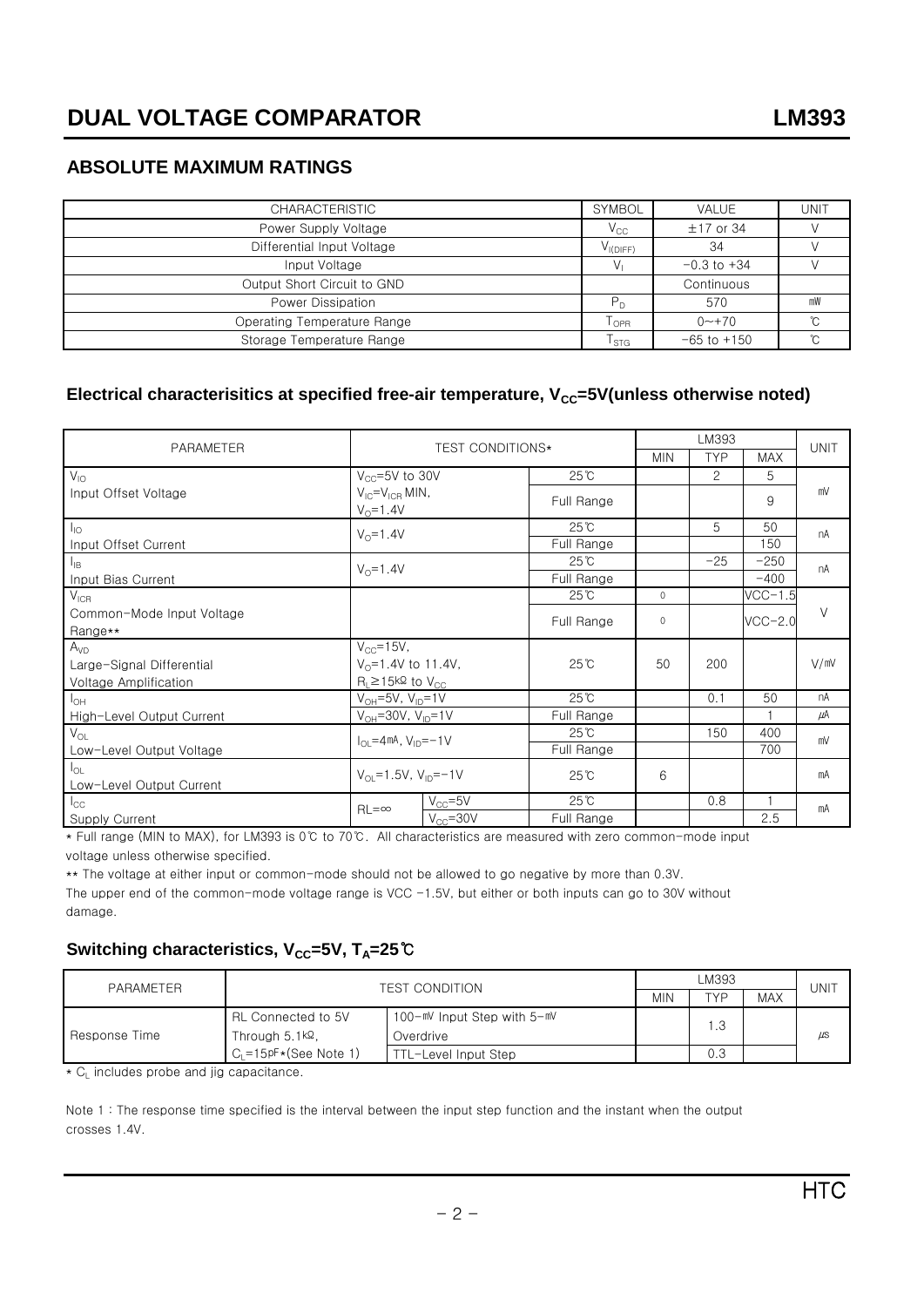# **DUAL VOLTAGE COMPARATOR LM393**

### **TYPICAL PERFORMANCE CHARACTERISTICS**